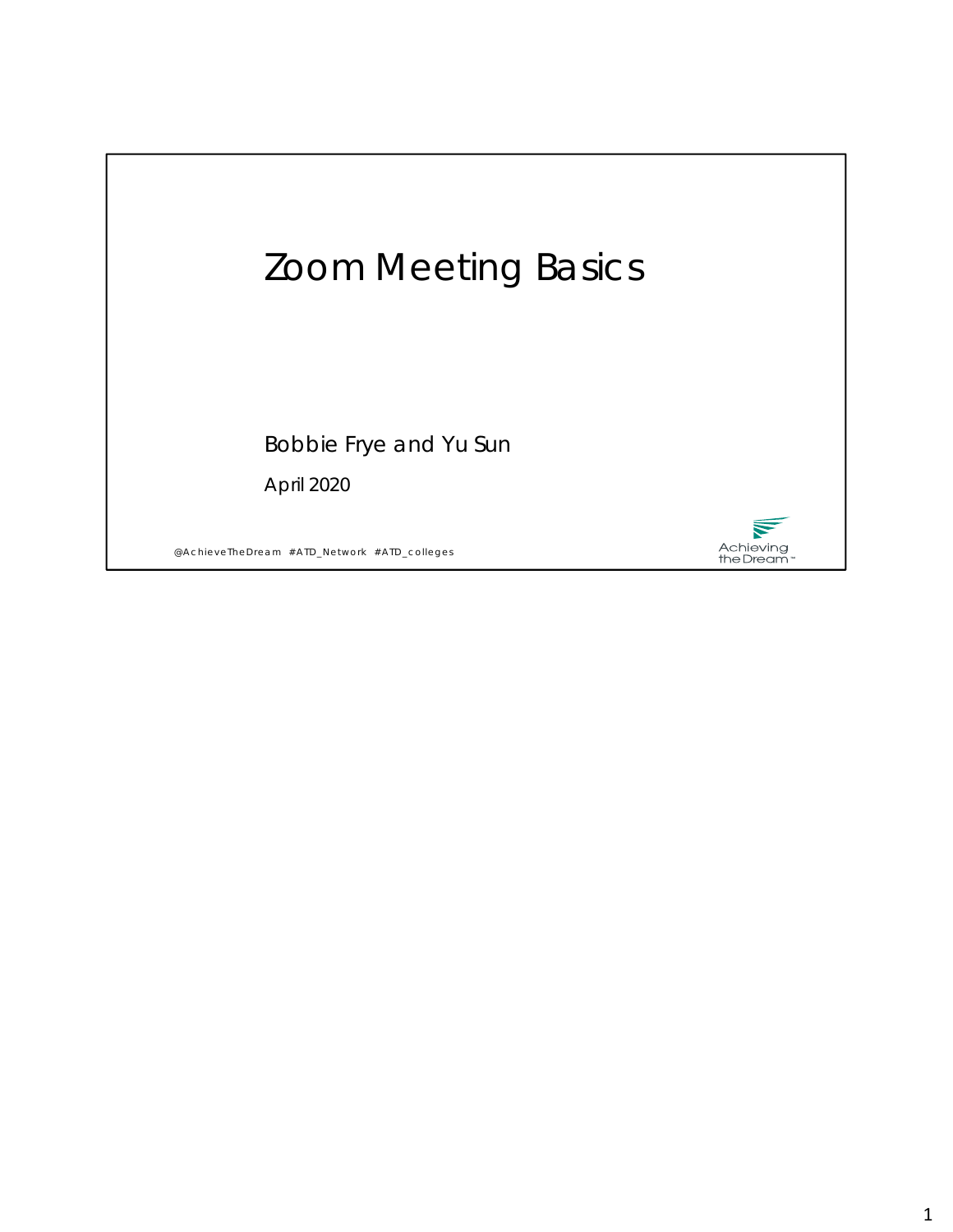

What is Zoom? Zoom is a soft ware application that unifies cloud video conferencing, simple online meetings, and group messaging into one easy-to-use platform.

Using Zoom enhances your virtual meeting capacities that make it easy to start, join, and collaborate across almost any device, including cell phones.

At the end of the training, you will have a basic understanding of zoom settings, get familiar with the interactive features you can use, and get ready for advanced trainings so you can host a meeting by yourself.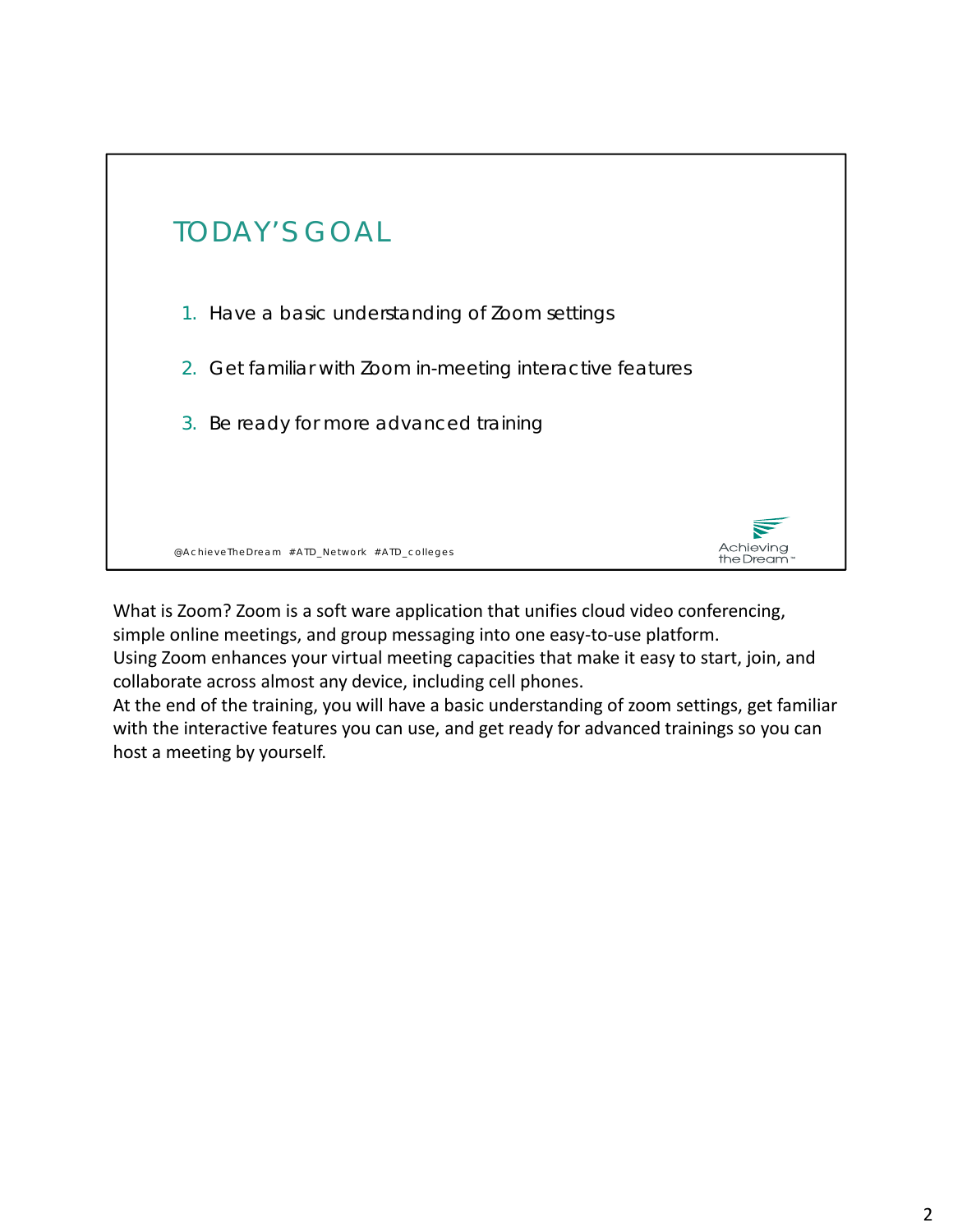

Before we start, please keep in mind that today's training will take about 45 mins. There will be a quick break in the middle and a Q&A session at the end. Whenever you have a question during the training, you fan leave it in the chat box, which I will show you in a minute.

Since this is a virtual training, avoiding multi‐tasking will help you concentrate. Now let's get started,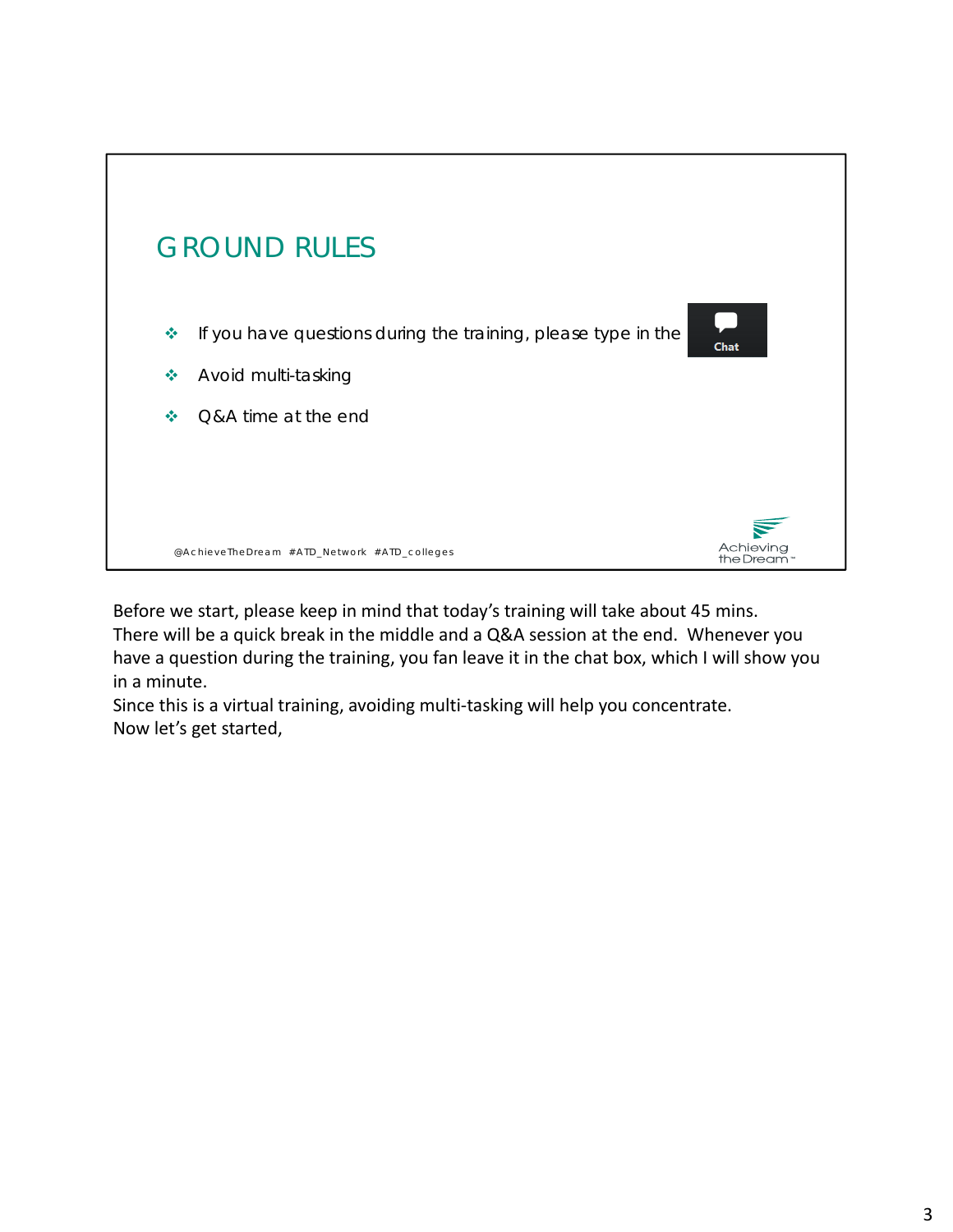

In-meeting chat allows you to send chat messages to other users within a meeting. You can send a message to an entire group or a private message to an individual user. If you are the host, you can choose who the participants can chat with or to disable chat entirely.

Private messages between participants are not viewable by the host.

The chat button is on the control bar at the bottom of your screen. If you click it, you will see a pop-up window. Click the arrow next to Send to: and choose everyone or an individual you want to chat with. Then you can type your chat message and click Send.

Now, let practice. Please use the chat box to tell everyone what your favorite place for vacation is?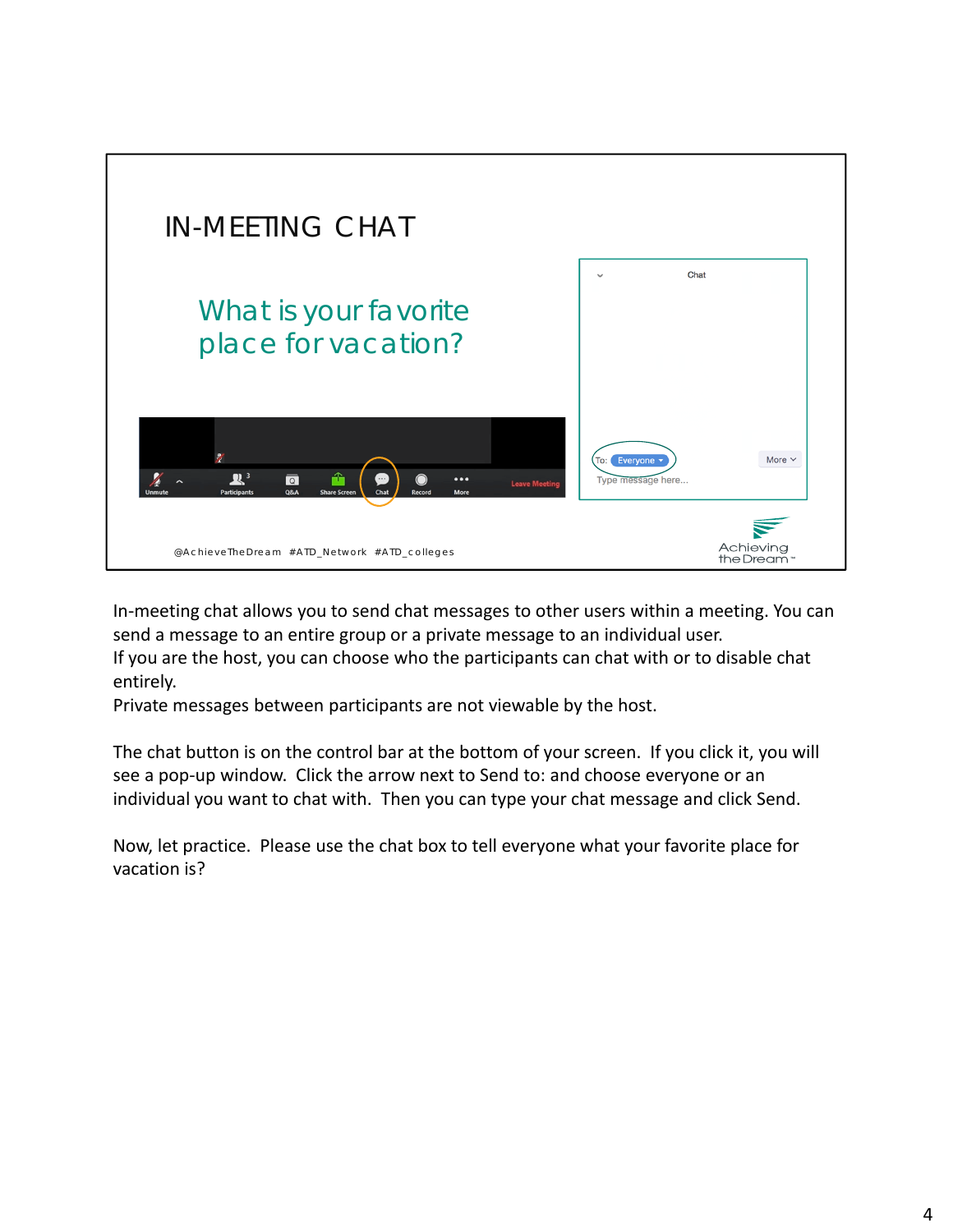

Most of us will probably work and conduct virtual meeting at home. Here are a few tips for your meeting set up. First, Lighting can be important. if possible, use a light source behind your camera and in front of your face. Shining a light in your face will help others see you better. Choose a background that doesn't back‐light you meaning no windows behind you.

Be sure the angle of your camera is front facing and includes a full view of your neck and shoulders.

Earbuds or headphones are preferable to avoid audio feedback and echo.

When possible, find a background with an element behind you that gives some depth so you are not visually washed out by a blank wall. If your background does not look as nice as you wish, you can use a virtual background so you don't have to worry about what is exactly behind you.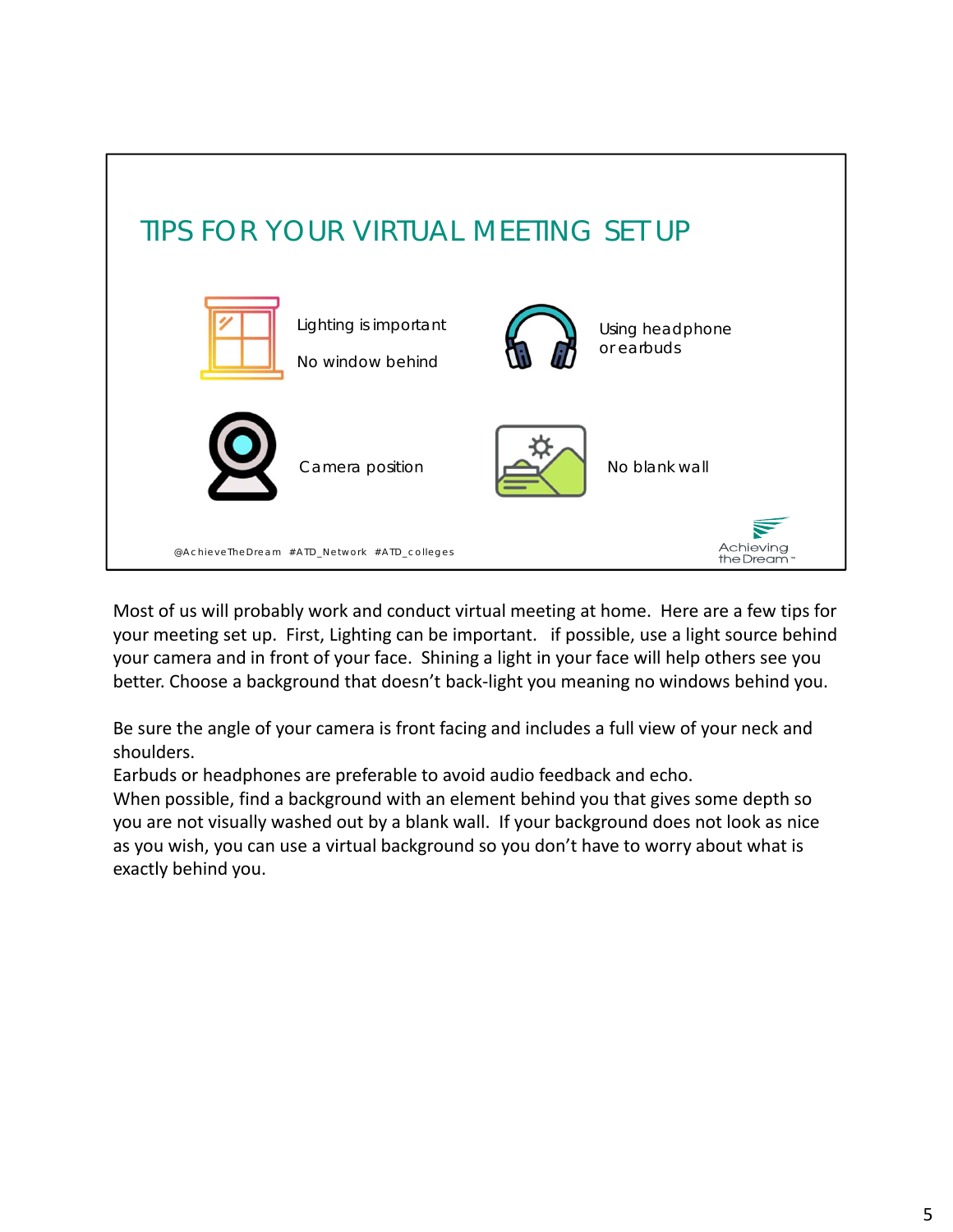

There are two basic settings you need to know. Audio and Video.

Go ahead and Click on arrow to the right of your "Unmute Button" and select audio settings.

If you are a participant and mostly listening, we suggest you to have yourself on mute. You can unmute yourself when you are ready to talk.

There is a push-to-talk feature that is easy to use. While on Mute, if you press and hold the space‐bar, you will be temporarily unmuted so you can share. When you release it you are muted again.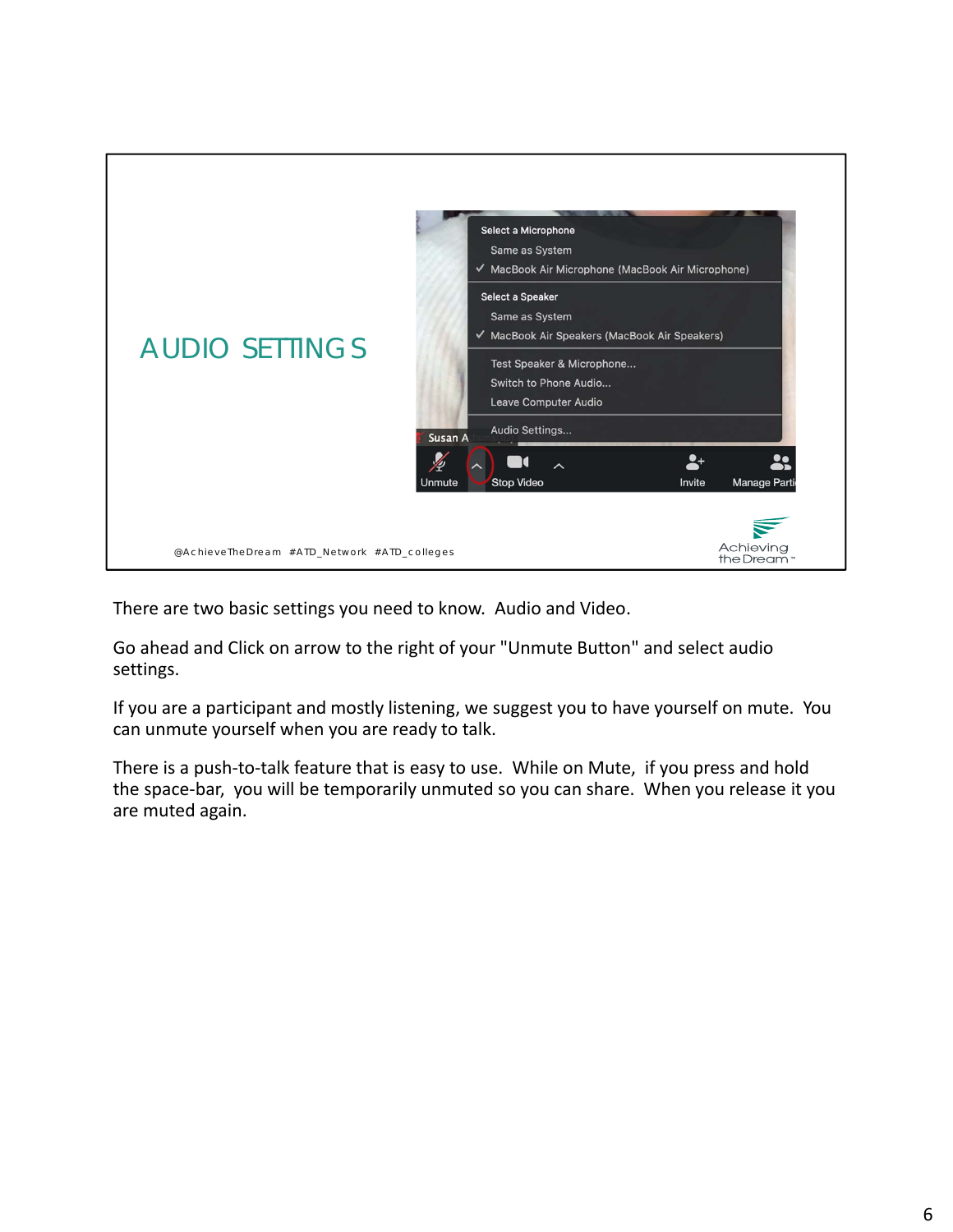

Now, Click on arrow to the right of "Stop Video" to select Video Settings.

In the Video Settings dialog, there is a **Touch Up My Appearance** option. This option retouches your video display with a soft focus. This can help smooth out the skin tone on your face, to present a more polished looking appearance when you display your video to others.

You can also set up your virtual background under video settings.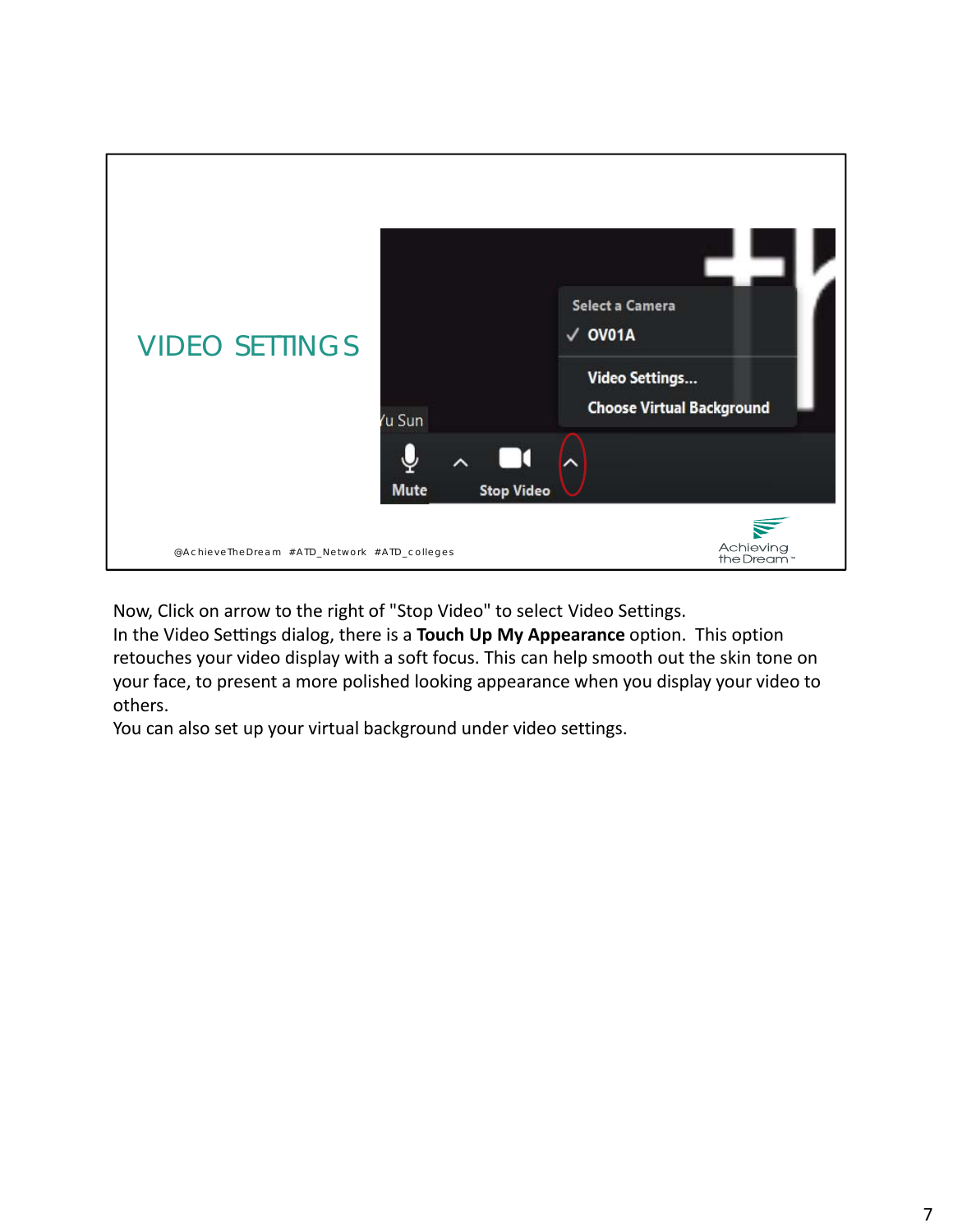

You will have this menu if you click "choose virtual background"

The virtual background feature allows you to display an image or video as your. This feature works best with a green screen and uniform lighting, to allow Zoom to detect the difference between you and your background. You can choose the pictures provided by Zoom or upload your own images or videos as a virtual background. Using virtual background helps establish a professional image.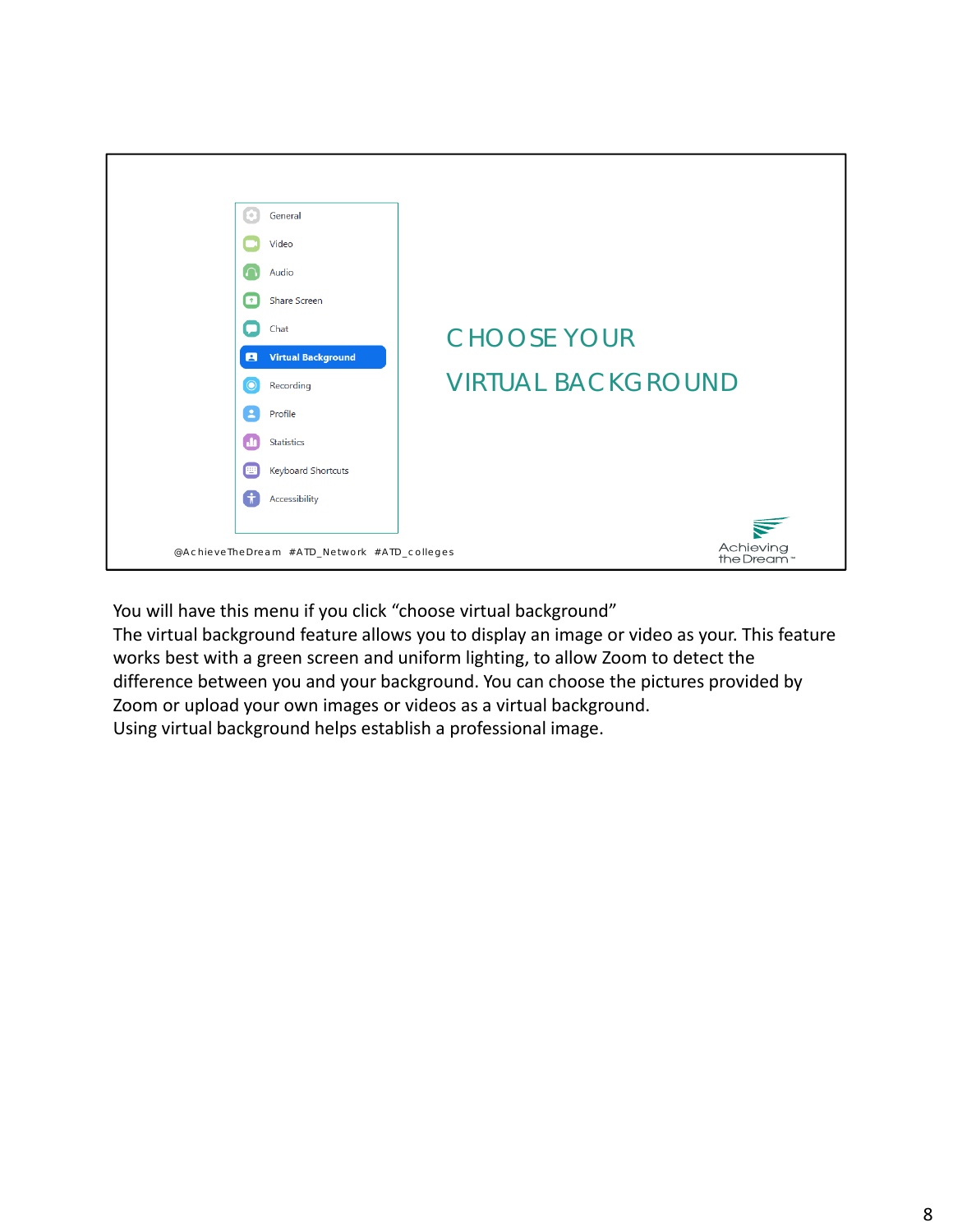

During a Zoom meeting, there are a few nonverbal feedback you can provide. Click on participants on the control bar and below the participant list, you have various nonverbal feedback you can do, including raise hand, agree or disagree. You can put up a coffee cup if you want a break. You can try it now if you want, and click again to put down your hand. We will also use this feature for the Q&A session at the end of the training.

You can also provide reactions. Click the reaction button on the control bar and then you have the options of clapping hands and thumbs up.

.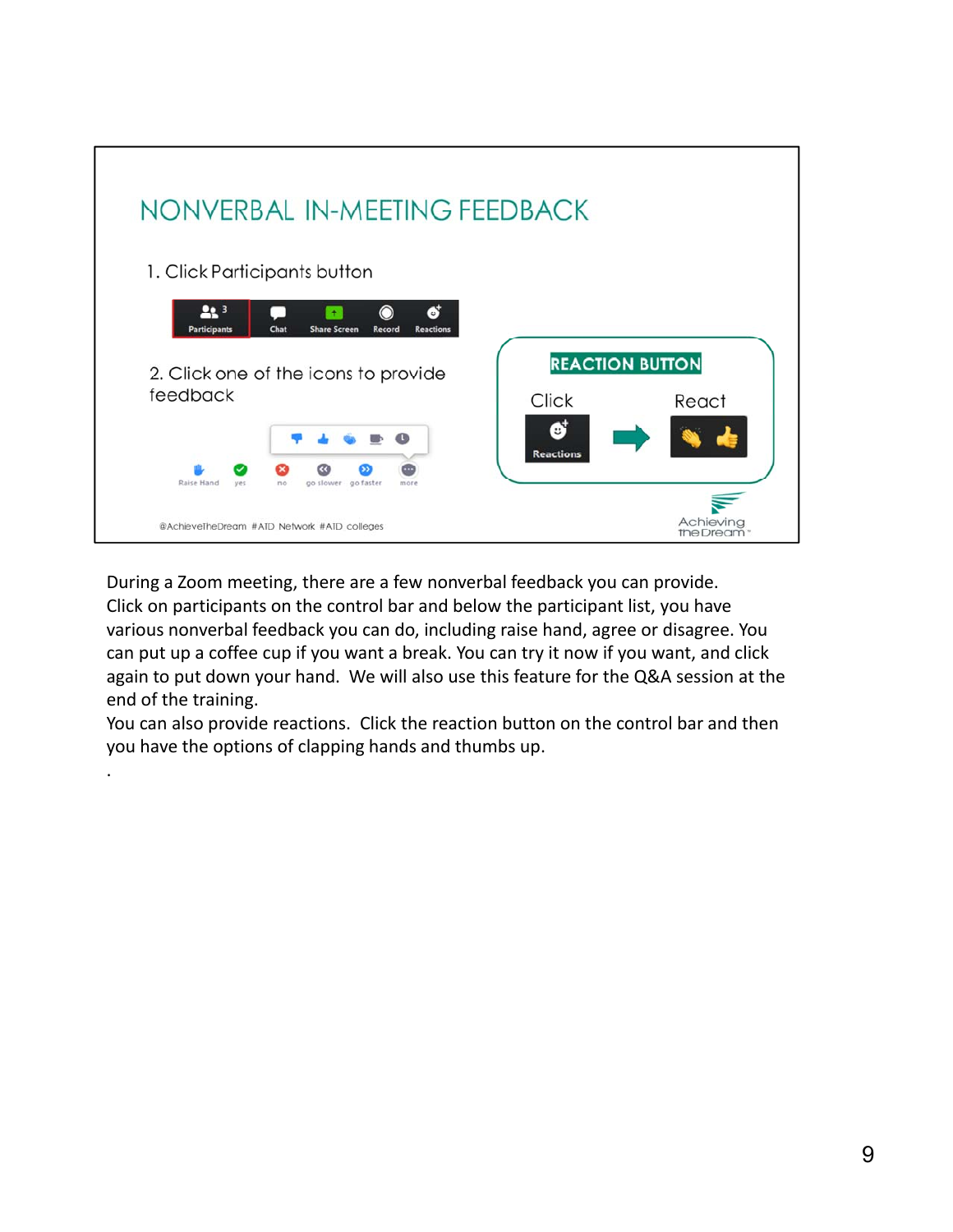

Zoom provides various layout options.

On the top right corner of your screen, you can switch between speaker view and gallery view. The square next to it allows you to select full‐screen. To exit full‐screen, click **Exit Full Screen** in the top‐right corner or press the **Escape** key.

1. Speaker view displays a large view of the person currently speaking when no one is sharing screen. It helps audience feel more connected.

2. Gallery displays up to 25 participants on each screen, with the active speaker highlighted. Today we have more than 25 participants. When you are on gallery view, tap the right arrow to display the next group of participants on the screen, and tap the left arrow to display the previous set.

3. When someone in the meeting is sharing screen, you will be able to use Thumbnail. Thumbnail combines the Speaker view with a scaled down version of the Gallery view, and gives you a few options to display your screen.

I'd like to encourage you to click on these different options and see how your screen changes, and find out what works best for you, helps you engaged, and gives you the best experience of Zoom meeting.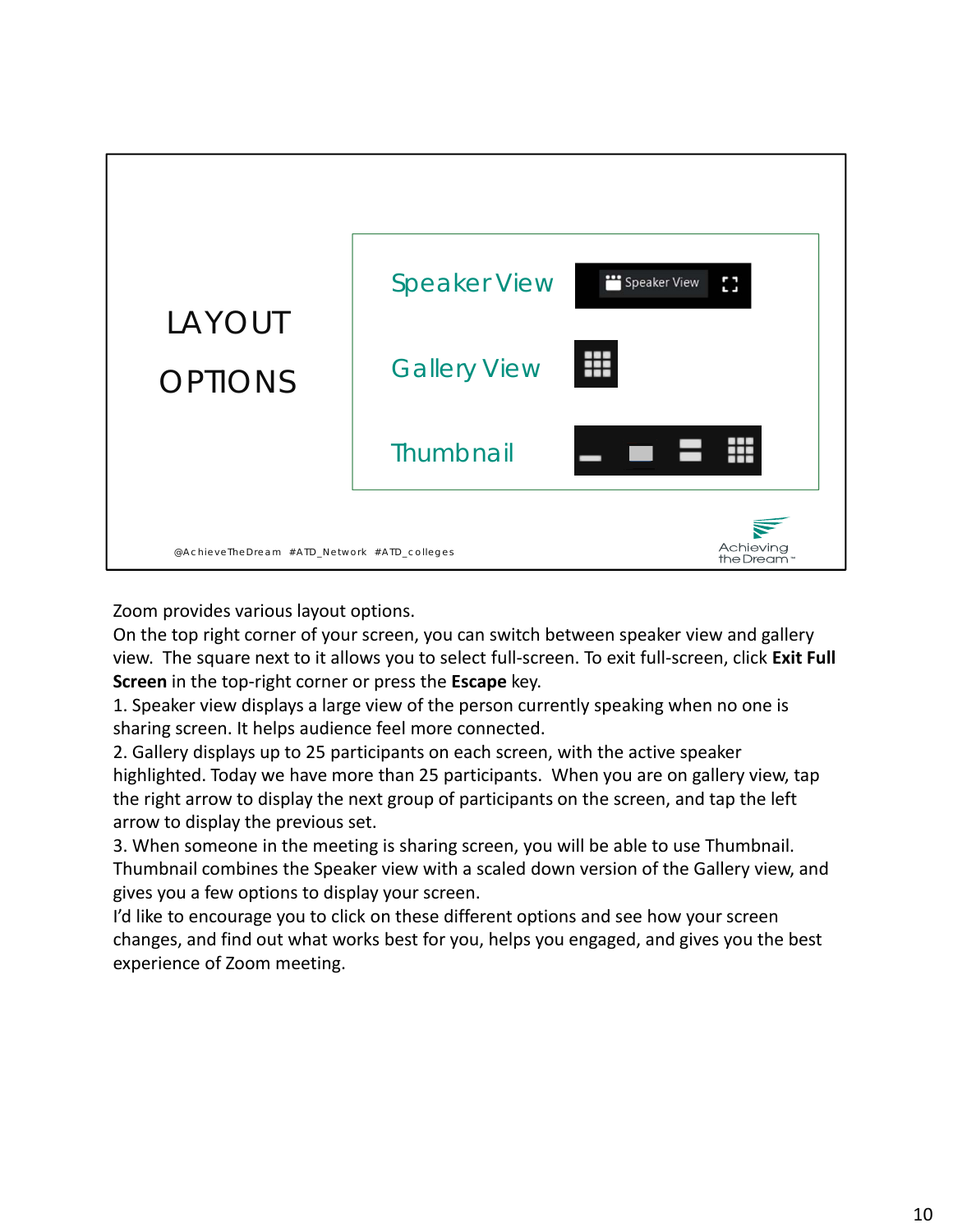

Zoom allows for screen sharing on desktop, tablet and mobile devices.

You can choose an individual application that is already open on your device. Click the **Share Screen** button located in your control bar. Select the screen you want to share. You may want to have what you plan to share ready in advance, so the meeting goes smoothly.

You can also share a whiteboard. This feature allows you to share a whiteboard that you and other participants (if allowed) can annotate on.

Once you click "share", Zoom will automatically switch to full screen to optimize the shared screen view. If you want to change the content you share on the screen, you need to stop sharing first, and then select another screen to share. There is a new share button available for quick switching between the shared screens. But because the previous screen is still shared, the new shared screen will have a colored outline. If you don't like that, stopping sharing first is what you can do.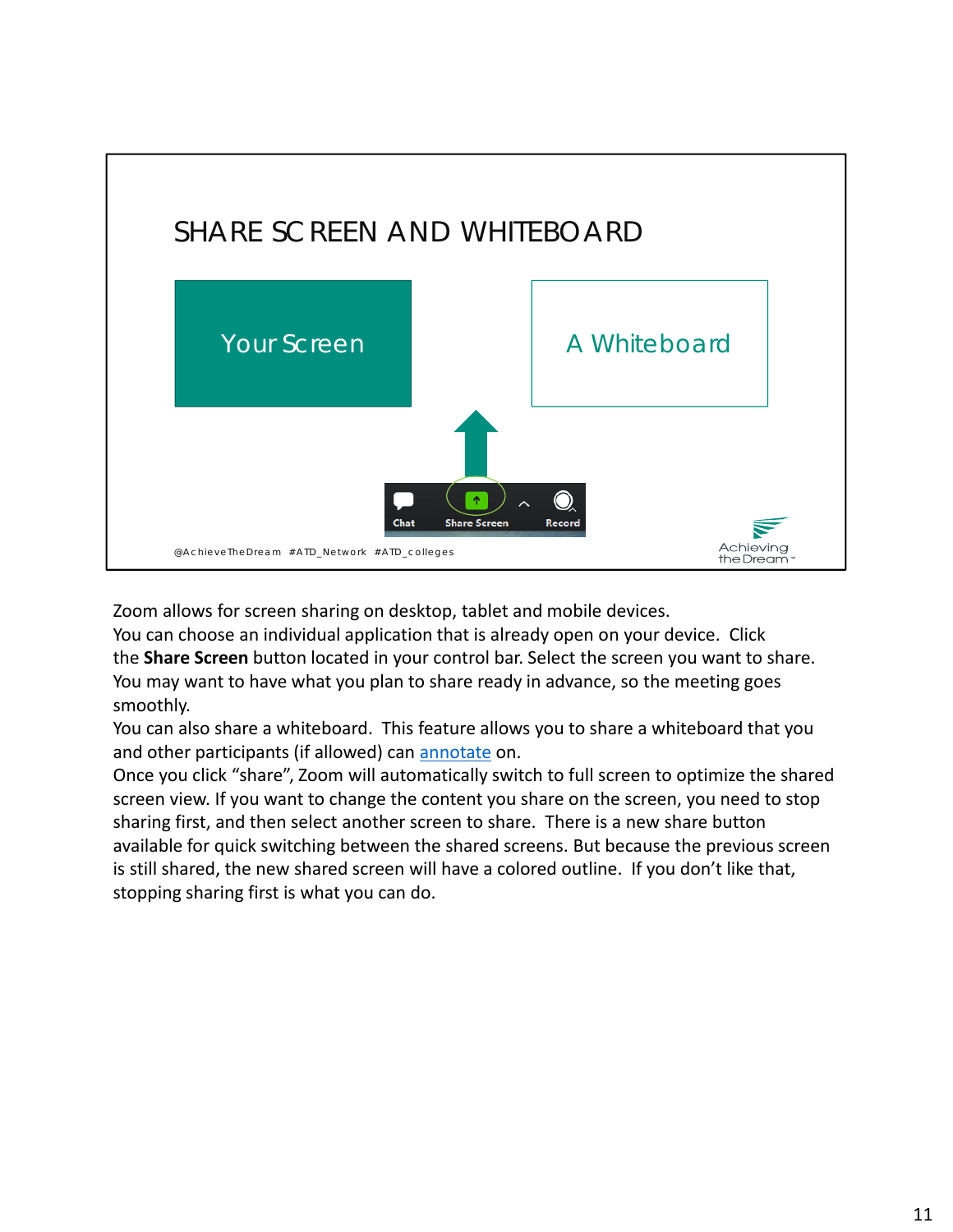

Before we continue with more hands‐on activities, let take a quick break and respond to some questions you have.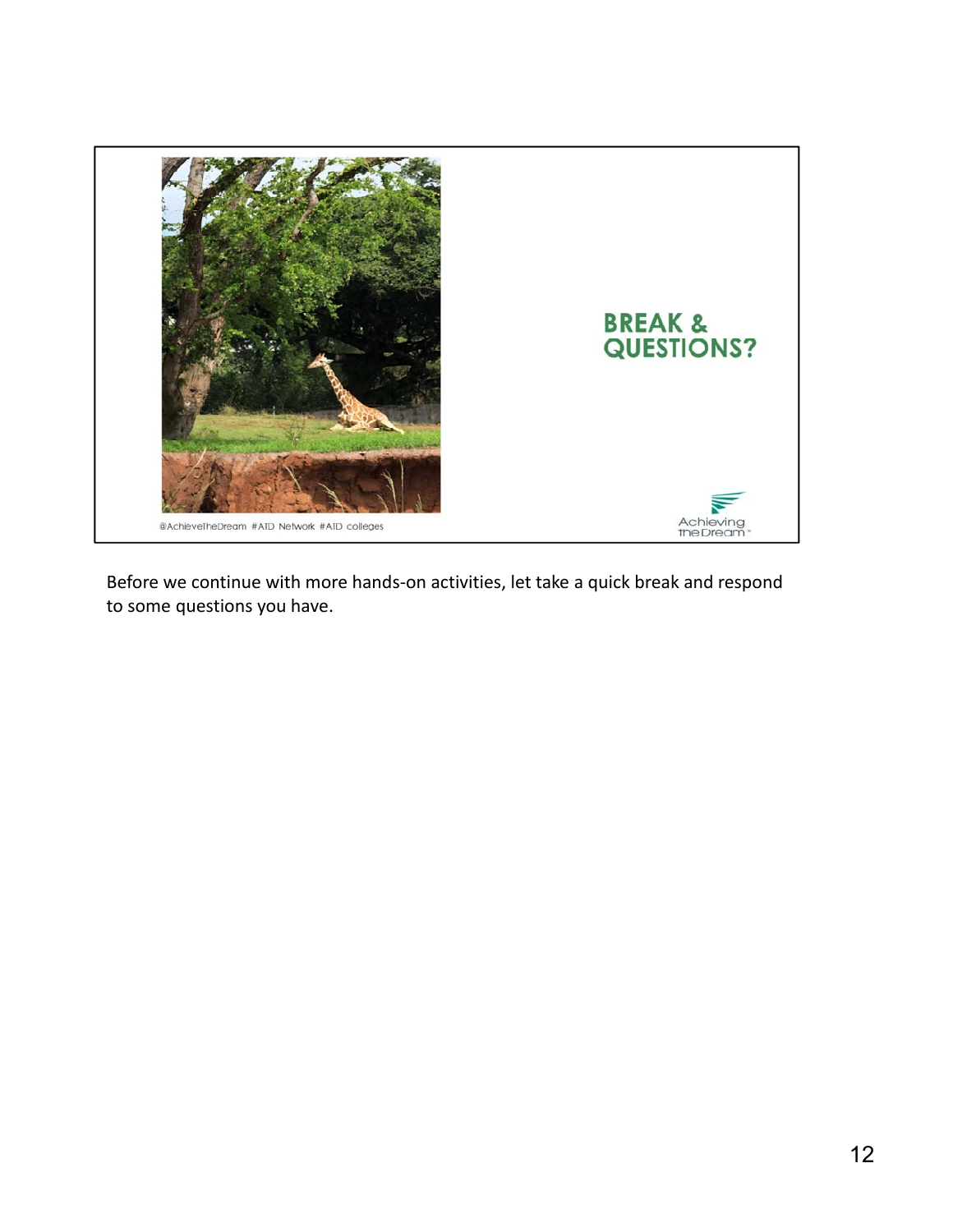

As a participant, you can annotate on a shared screen as a viewer or the one that started sharing your screen. While viewing a shared screen or shared whiteboard, click **View Options** > **Annotate** at the top. Then you can insert text, draw lines, arrows and shapes. You can also erase parts of your annotation, or delete all annotations.

To annotate, select the Annotate tool while sharing your screen. This option will bring up a new toolbar with a variety of ways to doodle on your screen. When you want everyone in your meeting to focus on your screen, you can use the spotlight, highlighter, pen, or arrow. The spotlight acts like a laser pointer and turns your cursor into a red dot. The highlighter and pen options act like, well, a highlighter or a pen. You can write, highlight, draw, or doodle whatever you want in 16 different colors. The arrow leaves a placeholder on your screen that will have your name on it for a more lasting reminder. When you're ready to move on to the next thing, you can erase the annotations by selecting the clear button.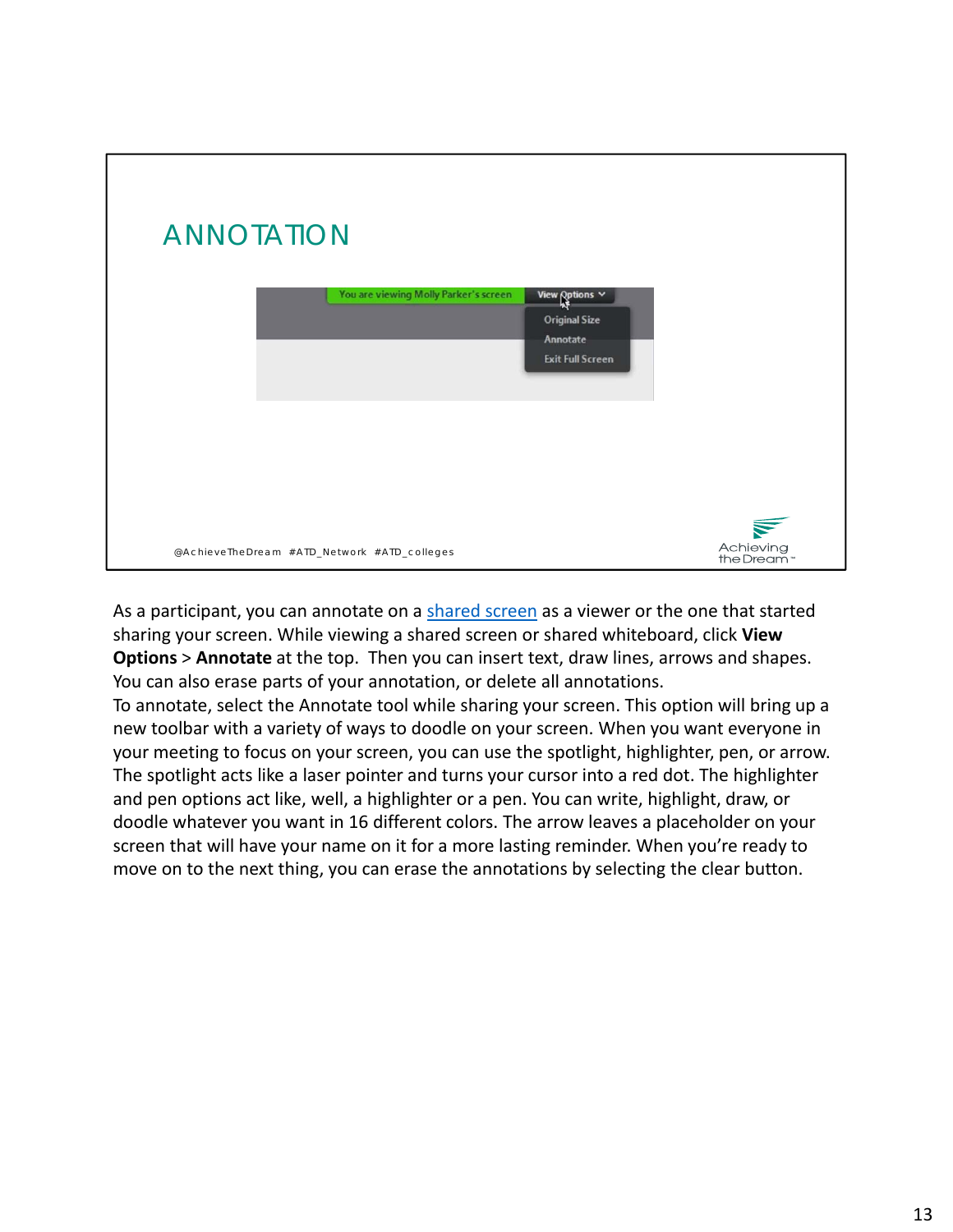

Breakout rooms allow you to split your Zoom meeting in up to 50 separate sessions. The meeting host, and only the host can choose to split the participants of the meeting into these separate sessions automatically or manually, and can switch between sessions at any time.

Once the breakout rooms have been started, the participants will be asked to join the Breakout Session. The host will stay in the main meeting until joining a session manually. Participants in breakout rooms can request that the meeting host join their meeting by clicking **Ask for Help.**

The host can broadcast a message to all breakout rooms to share information with all participants.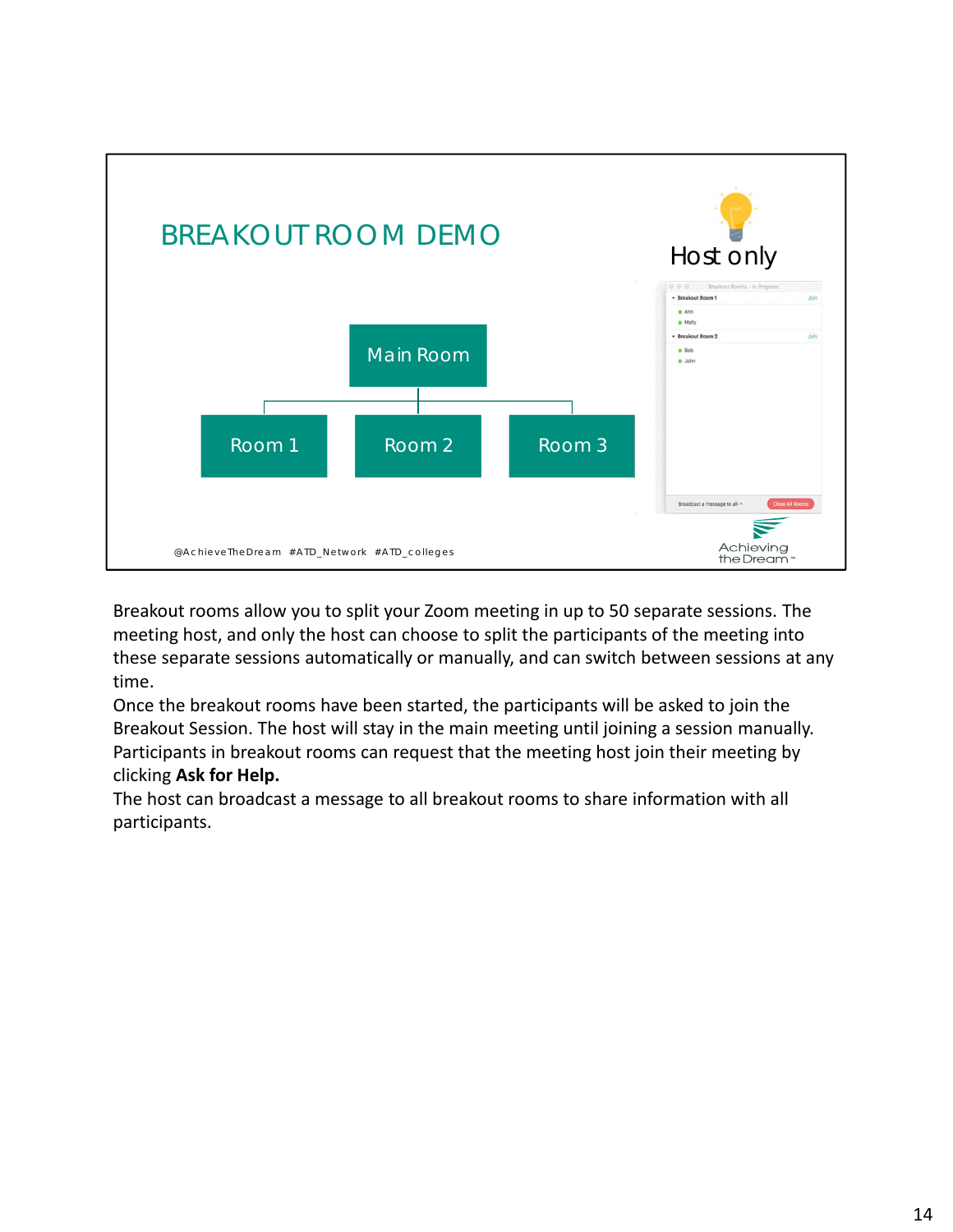

https://support.google.com/docs/answer/9109474?hl=en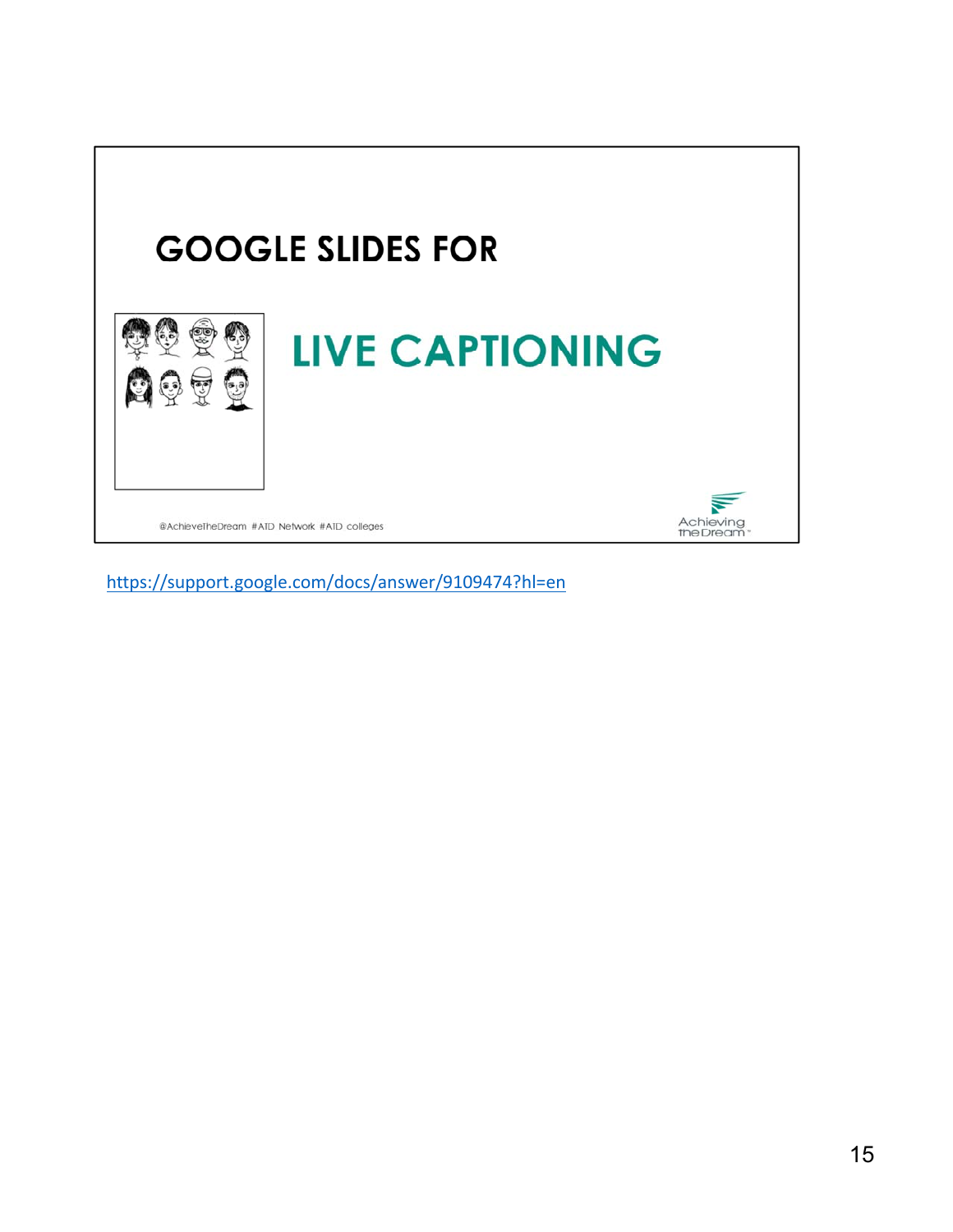

The last feature I want to talk about is "polling", which allows you to create single choice or multiple choice polling questions, launch the poll during your meeting, and gather the responses from your attendees.

Let me show you how it looks like. I am launching the poll now. This is to help us assess your needs. Please select your choice and click "submit" Now I am going to share results.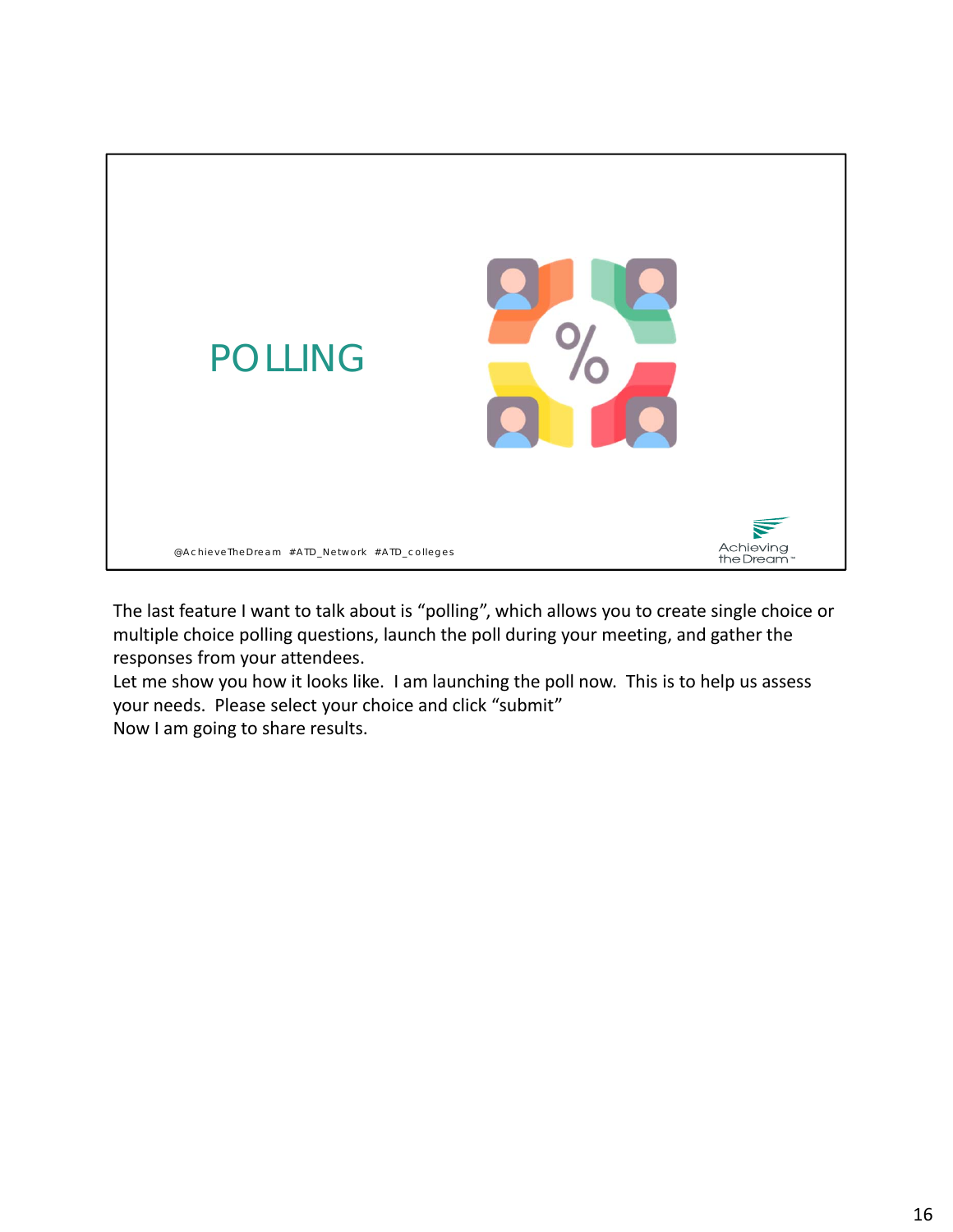

In order to enjoy all the features, you need to make sure that your Zoom is up‐to‐date if you have already had the application installed on you device. We know that Zoom has been periodically updating its version. What you can do is to start Zoom and check for the updates. This ensures that you have the newest features and also protects your privacy and security.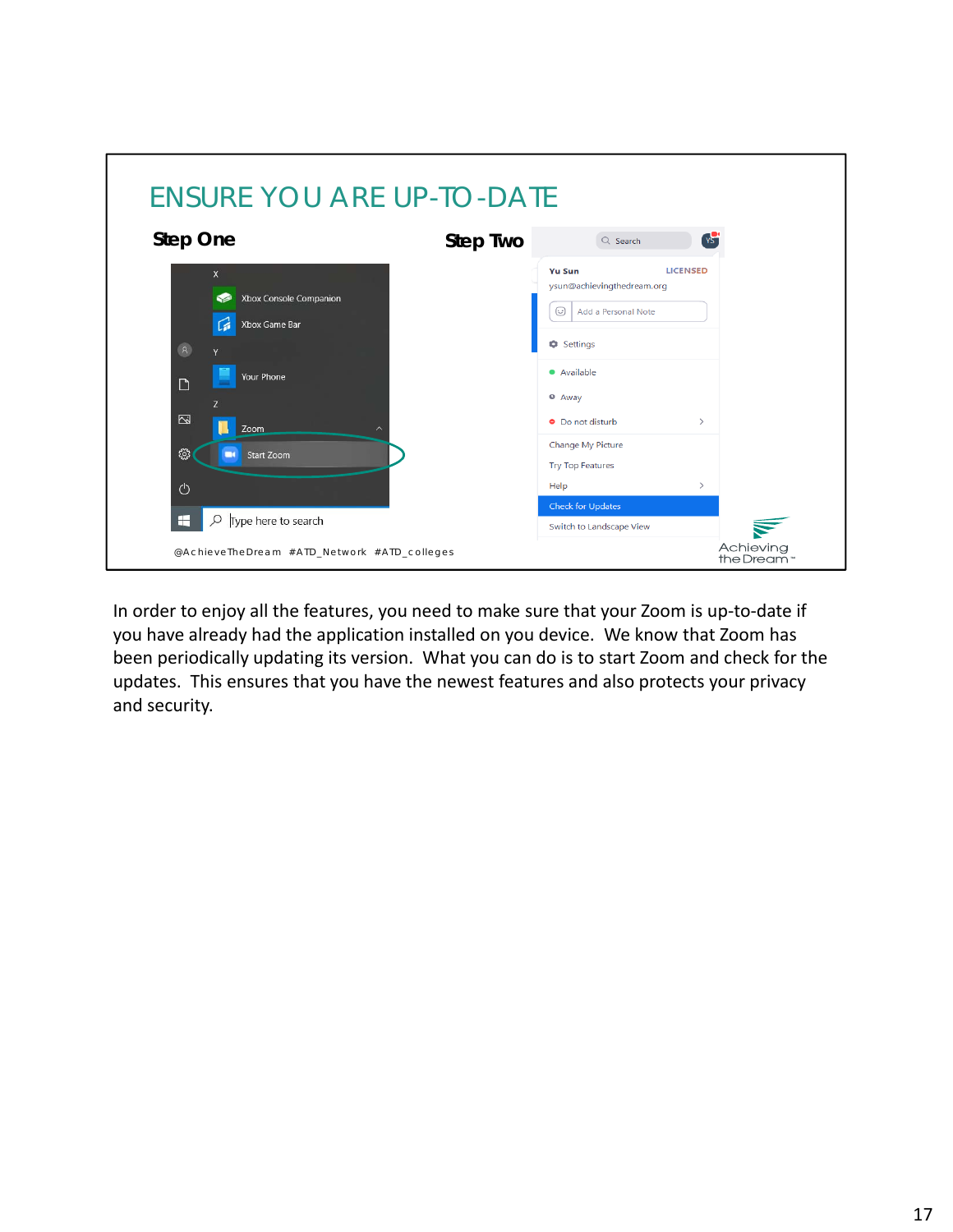

A stable connection ensures the quality of Zoom meetings. If you have connectivity or speed issues such as dropped calls, or your audio is spotty, try to connect via a hard‐wired Ethernet Jack (Category 6 is best).

Wireless can work just fine. If possible, choose a location closest to your wireless access point, that will improve your signal,.

If connecting from a laptop and plug in the laptop wall power, pay attention to the battery, because battery use can adversely affect video quality.

Zoom also provides dial‐in phone number for you to join the meeting, which is listed on the invite. Have the phone number as a backup in case you are disconnected.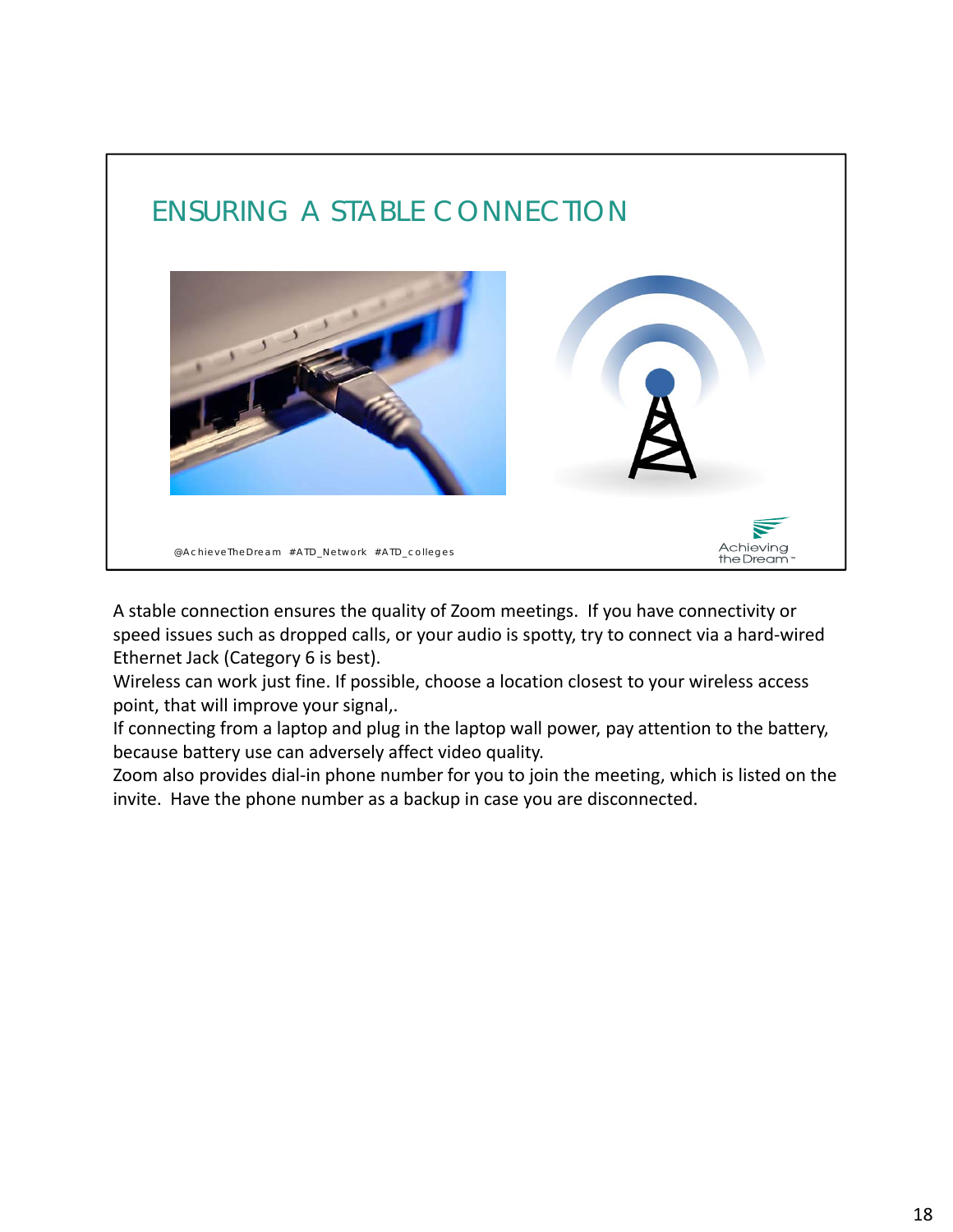

@AchieveTheDream #ATD\_Network #ATD\_colleges